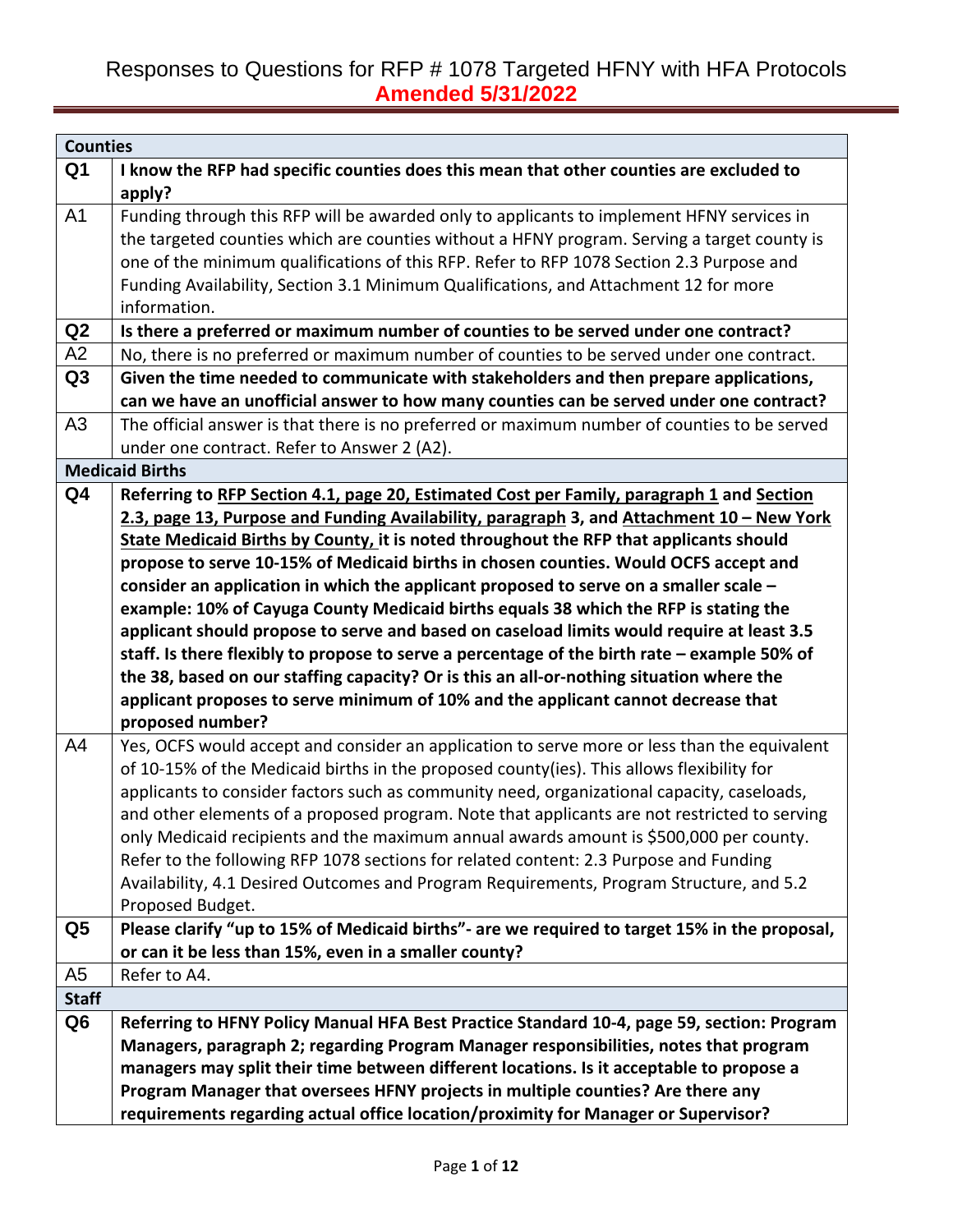| A <sub>6</sub> | Yes, the HFNY model allows for a Program Manager to oversee HFNY services in multiple<br>counties. Note that all related Best Practice Standards would apply regardless of the distance<br>between locations including, but not limited to, Program Manager meeting with supervisees<br>for reflective supervision each month, accompanying staff on home visits, and participating in<br>community outreach. Please note: if applicants propose to serve multiple counties that are<br>not contiguous, Healthy Families America approval may be required and could delay the<br>award and contracting processes. Refer to RFP 1078 Section 4.1 and Healthy Families New<br>York Site-Specific Policy and Procedures Manual (password: "HFNYpolicy2021"). |
|----------------|-----------------------------------------------------------------------------------------------------------------------------------------------------------------------------------------------------------------------------------------------------------------------------------------------------------------------------------------------------------------------------------------------------------------------------------------------------------------------------------------------------------------------------------------------------------------------------------------------------------------------------------------------------------------------------------------------------------------------------------------------------------|
| Q7             | For smaller programs, can we have one staff member serve as Program Manager/                                                                                                                                                                                                                                                                                                                                                                                                                                                                                                                                                                                                                                                                              |
|                | Supervisor? Can adjacent counties be served by the same PM, or do they need to be                                                                                                                                                                                                                                                                                                                                                                                                                                                                                                                                                                                                                                                                         |
|                | separate?                                                                                                                                                                                                                                                                                                                                                                                                                                                                                                                                                                                                                                                                                                                                                 |
| A7             | Yes, to both questions. Note that all related Best Practice Standards would apply including, but                                                                                                                                                                                                                                                                                                                                                                                                                                                                                                                                                                                                                                                          |
|                | not limited to, Program Manager meeting with supervisees for reflective supervision each                                                                                                                                                                                                                                                                                                                                                                                                                                                                                                                                                                                                                                                                  |
|                | month, accompanying staff on home visits, and participating in community outreach. If                                                                                                                                                                                                                                                                                                                                                                                                                                                                                                                                                                                                                                                                     |
|                | applicants propose to serve multiple counties that are not contiguous, Healthy Families                                                                                                                                                                                                                                                                                                                                                                                                                                                                                                                                                                                                                                                                   |
|                | America approval may be required and could delay the award and contracting processes.                                                                                                                                                                                                                                                                                                                                                                                                                                                                                                                                                                                                                                                                     |
| Q8             | a) Can you provide a breakdown of staffing requirement related to the program manager                                                                                                                                                                                                                                                                                                                                                                                                                                                                                                                                                                                                                                                                     |
|                | and supervisor?                                                                                                                                                                                                                                                                                                                                                                                                                                                                                                                                                                                                                                                                                                                                           |
|                | b) i.e., can the program manager and supervisor be the same person depending on size of                                                                                                                                                                                                                                                                                                                                                                                                                                                                                                                                                                                                                                                                   |
|                | the program, can the program manager be part-time assigned to this program, again based                                                                                                                                                                                                                                                                                                                                                                                                                                                                                                                                                                                                                                                                   |
|                | on size and for the supervisor, how many home visitors can one supervisor provide                                                                                                                                                                                                                                                                                                                                                                                                                                                                                                                                                                                                                                                                         |
|                | supervision to?                                                                                                                                                                                                                                                                                                                                                                                                                                                                                                                                                                                                                                                                                                                                           |
| A <sub>8</sub> | a) Staffing requirements including the number of home visitors for one supervisor are                                                                                                                                                                                                                                                                                                                                                                                                                                                                                                                                                                                                                                                                     |
|                | reflected in the HFA Best Practice Standards and included in the HFNY Site-Specific Policy and                                                                                                                                                                                                                                                                                                                                                                                                                                                                                                                                                                                                                                                            |
|                | Procedures Manual (password: "HFNYpolicy2021").                                                                                                                                                                                                                                                                                                                                                                                                                                                                                                                                                                                                                                                                                                           |
|                | b) Yes. Depending on the size of the program, the Program Manager and Supervisor can be                                                                                                                                                                                                                                                                                                                                                                                                                                                                                                                                                                                                                                                                   |
|                | the same person, and the Program Manager may be part-time assigned to the proposed                                                                                                                                                                                                                                                                                                                                                                                                                                                                                                                                                                                                                                                                        |
|                | program. As reflected in the Best Practice Standards and HFNY Policy Manual, large programs                                                                                                                                                                                                                                                                                                                                                                                                                                                                                                                                                                                                                                                               |
|                | need more time allocated for Program Manager duties and need more supervisors than                                                                                                                                                                                                                                                                                                                                                                                                                                                                                                                                                                                                                                                                        |
|                | smaller programs. Refer to Attachment 9 for additional information.                                                                                                                                                                                                                                                                                                                                                                                                                                                                                                                                                                                                                                                                                       |
| Q <sub>9</sub> | Can the same person be the Home Visitor and Program Supervisor?                                                                                                                                                                                                                                                                                                                                                                                                                                                                                                                                                                                                                                                                                           |
| A <sub>9</sub> | Yes, the Supervisor can also have a role as a home visitor. Keep in mind that all Best Practice                                                                                                                                                                                                                                                                                                                                                                                                                                                                                                                                                                                                                                                           |
|                | Standards need to be adhered to including supervision provided to staff conducting home                                                                                                                                                                                                                                                                                                                                                                                                                                                                                                                                                                                                                                                                   |
|                | visits, and caseloads. Staffing requirements are in the Healthy Families America Best Practice                                                                                                                                                                                                                                                                                                                                                                                                                                                                                                                                                                                                                                                            |
|                | Standards (RFP Attachment 9) and the HFNY Site-Specific Policy and Procedures Manual                                                                                                                                                                                                                                                                                                                                                                                                                                                                                                                                                                                                                                                                      |
|                | (password: "HFNYpolicy2021").                                                                                                                                                                                                                                                                                                                                                                                                                                                                                                                                                                                                                                                                                                                             |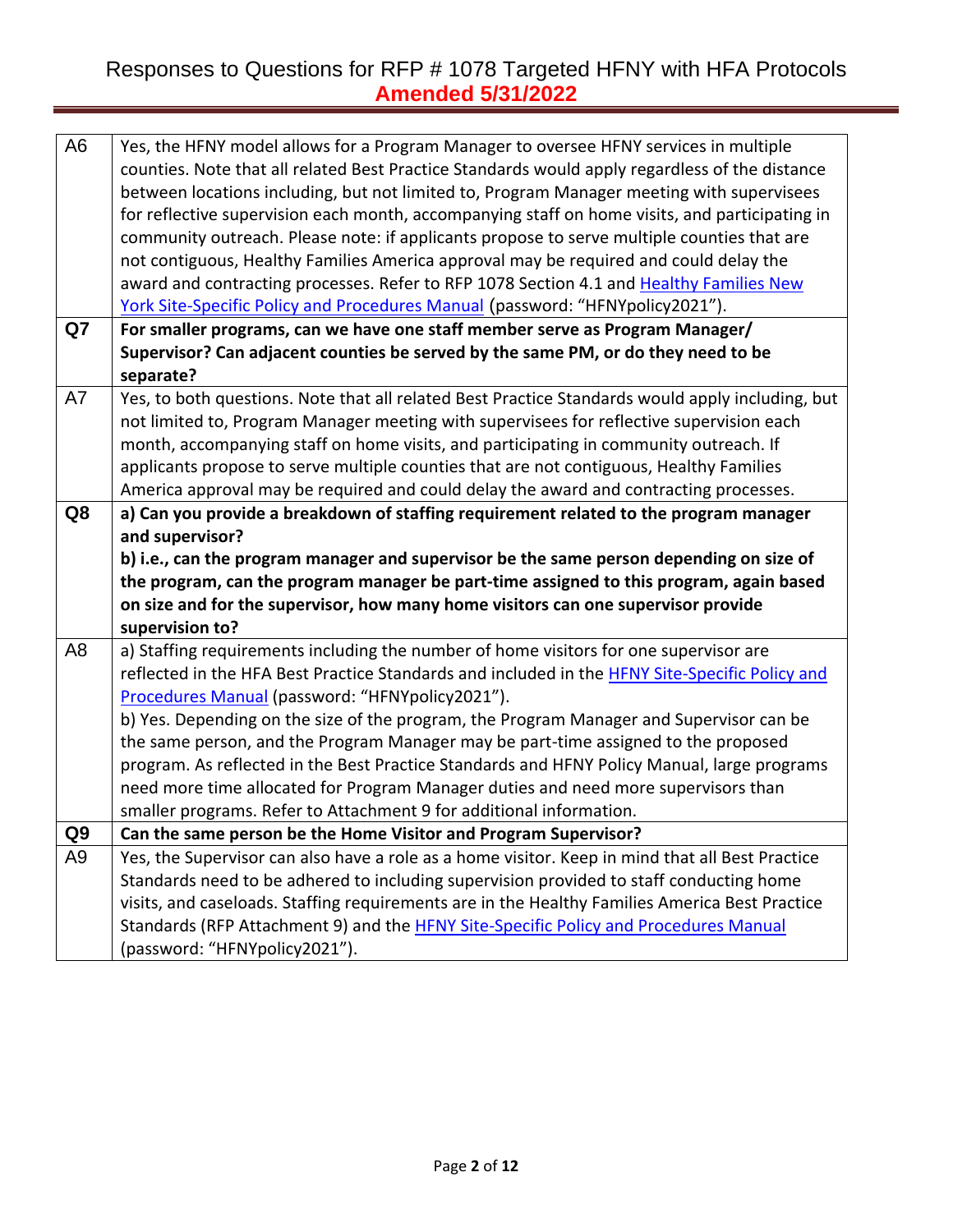| Q10 | What are the qualifications for a Child Development Specialist?                                       |
|-----|-------------------------------------------------------------------------------------------------------|
| A10 | Qualifications for a Child Development Specialist are:                                                |
|     | • Extensive experience in providing services to children ages 0-5 (beginning at birth), preferably    |
|     | developmentally appropriate, and their parents in a homebased setting preferred.                      |
|     | • Ability to provide consultation regarding child development                                         |
|     | • Extensive experience in providing services within a home-based model to overburdened                |
|     | communities and families.                                                                             |
|     | • Experience in working with culturally diverse communities and families and the ability to be        |
|     | culturally sensitive and appropriate.                                                                 |
|     | • A belief in a strength-based and family-centered service provision model.                           |
|     | • Bachelor's degree in child development, human development or early education strongly<br>preferred. |
|     | . Working knowledge of attachment theory, parent-infant relationships, and effective/nurturing        |
|     | parenting techniques.                                                                                 |
|     | • Understanding of Ages and Stages Questionnaire (ASQ) and ability to provide assistance, follow      |
|     | up and training to staff                                                                              |
|     | • Knowledge of local early intervention programs preferred                                            |
|     | Note that the <b>HFNY Site-Specific Policy and Procedures Manual</b> (password: "HFNYpolicy2021")     |
|     | includes selection criteria for some staff positions.                                                 |
| Q11 | The Child Welfare Protocols (attachment 8), state, "sites will provide monthly reflective             |
|     | consultation groups for direct service staff and supervisors with a skilled Infant Mental             |
|     | Health Consultant." How do programs fulfill that requirement if only one home visitor can             |
|     | be funded? For example, a "group" would require more than one staff.                                  |
| A11 | The group is for supervisors and direct service staff. In this example, the group would include       |
|     | the home visitor and their supervisor.                                                                |
| Q12 | Is the Program Manager position considered part of the 15% admin?                                     |
| A12 | Program Managers conducting only HFNY work are not considered administrative and do not count         |
|     |                                                                                                       |
|     | towards the 15% cap.                                                                                  |
| Q13 | Is the Data Manager position part of the 15% Admin?                                                   |
| A13 | No, the Data Manager is not considered an administrative expense.                                     |
| Q14 | RFP Section 4.1 Staffing/Leadership described the staffing structure for the HFNY program.            |
|     | The presenters at the bidders conference indicated that the leadership roles can be                   |
|     | combined in smaller HFNY programs and/or HFNY program can serve adjacent counties                     |
|     | under the same contract and leadership. Please provide guidance on limits or suggestions              |
|     | for serving counties through HFNY with either combined leadership roles and/or adjacent               |
|     | counties served by the same county.                                                                   |
| A14 | Guidance regarding staffing is included in RFP Attachment 9 Healthy Families America Best             |
|     | Practice Standards and in the HFNY Site-Specific Policy and Procedures Manual (password:              |
|     | "HFNYpolicy2021"). Within those parameters, programs have flexibility to combine leadership           |
|     | roles to reflect their organization, their proposed capacity, and geography of the county(ies)        |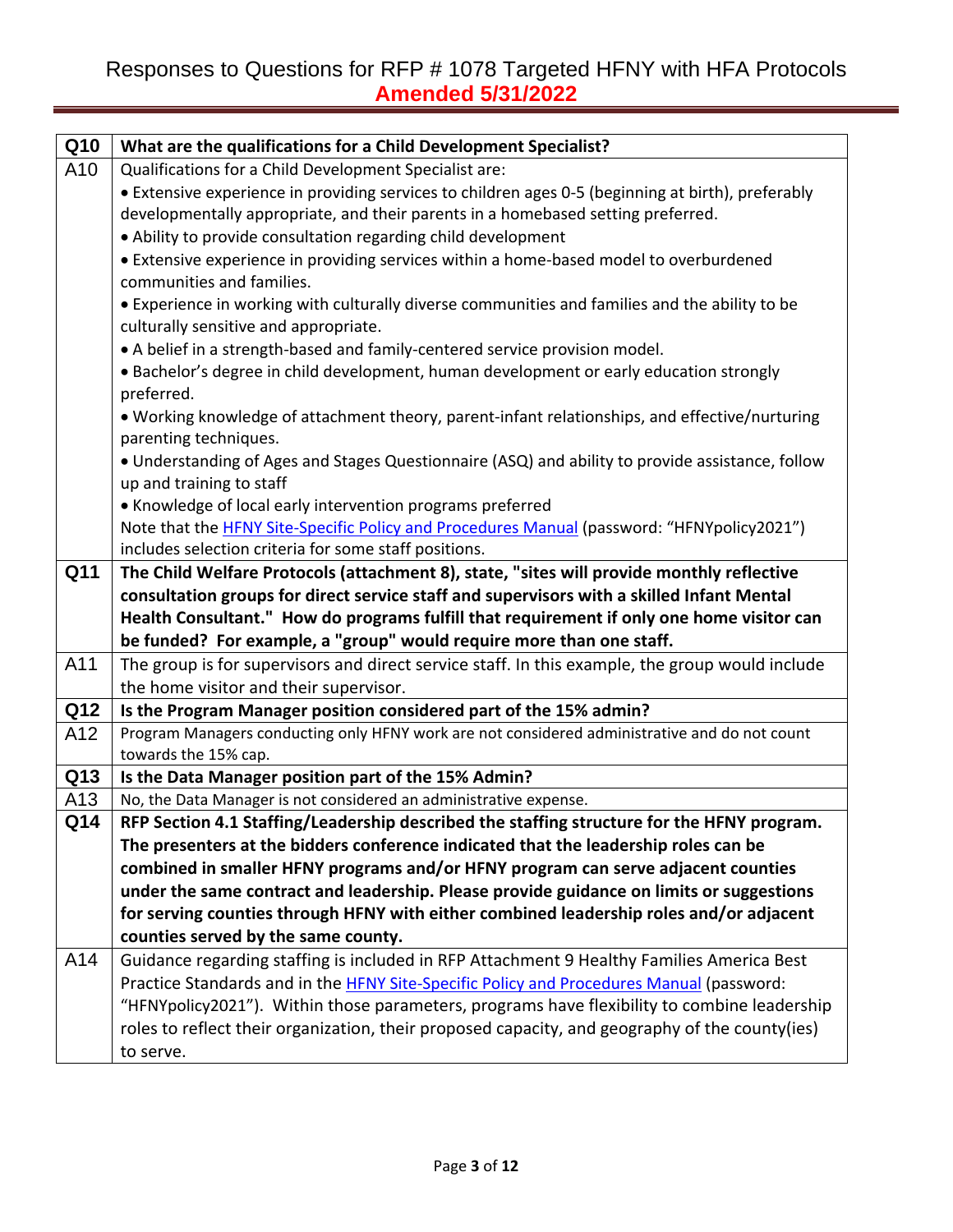|     | Prequalification                                                                                 |
|-----|--------------------------------------------------------------------------------------------------|
| Q15 | Our agency holds several contracts with OCFS and currently has contracts with HFNY, will         |
|     | this mean we do not have to go thru the prequalification process? I am told by my                |
|     | finance department that we should be all set with the pre qual. requirements, is this            |
|     | correct?                                                                                         |
| A15 | Per Section 3.1 Minimum Qualifications: all applicants must be prequalified, if not exempt, in   |
|     | the NYS Grants Gateway on the day and time that applications are due. It is recommended          |
|     | that all applicants check their organization's status in the NYS Grants Gateway and take steps   |
|     | to ensure they are prequalified. Grants Gateway document vaults must be updated each year        |
|     | for not-for-profit organizations to remain prequalified. See RFP 1078 Section 3.2 for additional |
|     | information.                                                                                     |
|     | <b>New and Existing Programs</b>                                                                 |
| Q16 | Is this RFP being up grant or for new programs?                                                  |
| A16 | It is not entirely clear what is being asked, but if you are asking if the RFP can be used to    |
|     | increase a current contract to an existing HFNY program to provide services in a county that is  |
|     | NOT targeted, the answer is no. The purpose of this funding is to provide HFNY Services to       |
|     | families in targeted counties, not to increase funding to existing HFNY Programs. If the         |
|     | question is whether an existing HFNY program can apply for funding to serve a targeted           |
|     | county, the answer is yes. Refer to RFP 1078 Section 2.3 Purpose and Funding Availability and    |
|     | Attachment 12 Counties for Targeted HFNY RFP for more information.                               |
| Q17 | Can you clarify if Schenectady County would be able to reply to this RFP in order to expand      |
|     | our current HFNY program? I am not sure in reading the RFP if it is limited to counties on       |
|     | the priority list only or counties that currently do not have a HFNY program.                    |
| A17 | No, funding under this RFP cannot be used to expand an existing program to serve their           |
|     | current county. Schenectady County is not a county targeted by this RFP. Existing programs       |
|     | can submit a proposal to offer HFNY services in one or more targeted counties. These counties    |
|     | do not currently have an OCFS-funded HFNY program. Refer to RFP 1078 Section 2.3 Purpose         |
|     | and Funding Availability (p. 12) and Attachments 5 and 12 for more information.                  |
| Q18 | If an existing program is providing HFNY services in a neighboring county, can this RFP be       |
|     | used to expand the existing contract to serve the new county instead of initiating a new         |
|     | contract for the new county? For example, a new contract would require the program to            |
|     | complete quarterly and annual reports, as well as quarterly claiming. However, expanding         |
|     | an existing program contract, the reporting and claiming could all be completed together. A      |
|     | new contract would require a lot of duplication for a small program size (one home visitor       |
|     | per RFP guidance).                                                                               |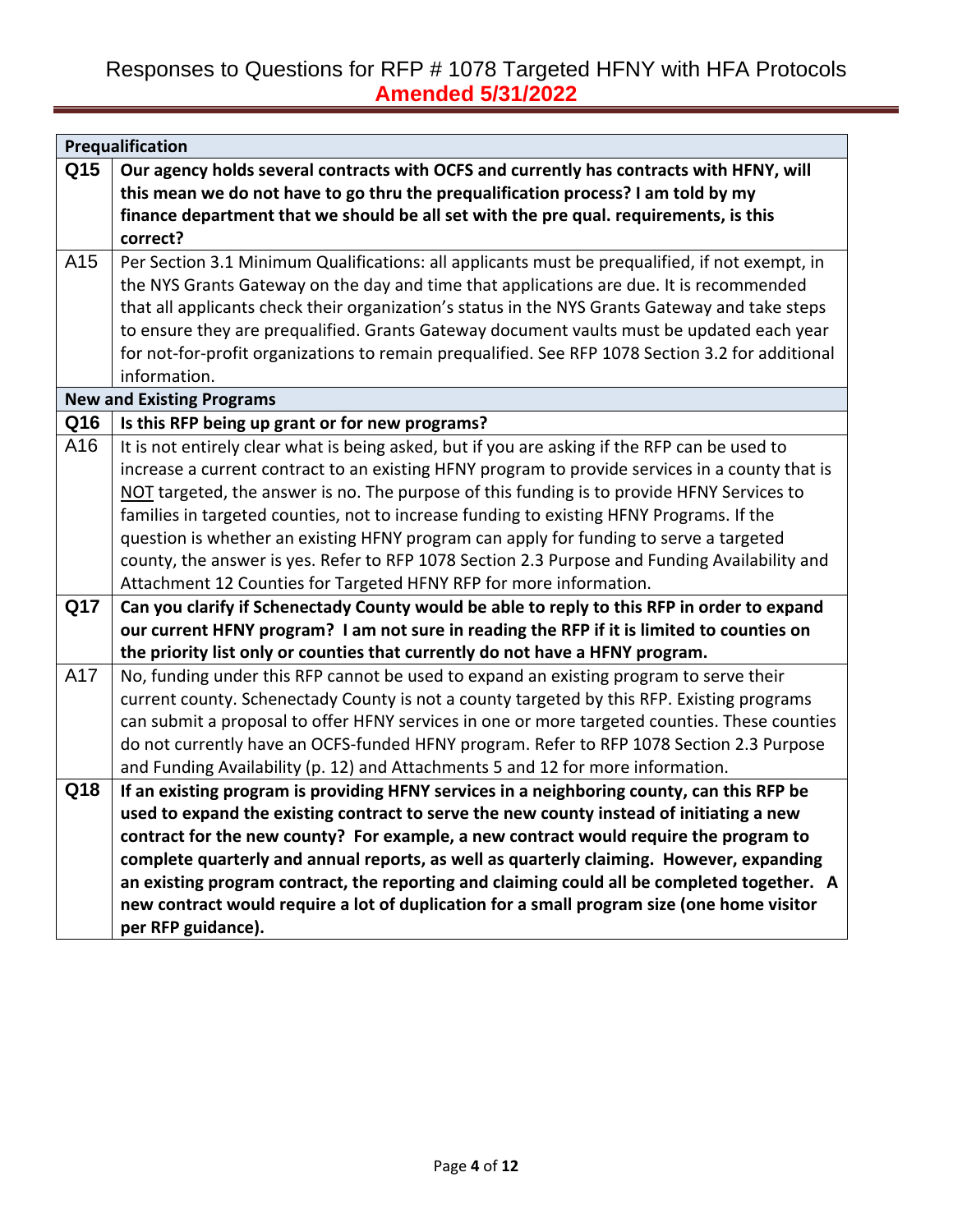| A18             | If an existing program is awarded a contract to provide services in a neighboring county, the<br>contract would be separate from their existing contract. Claiming would be done separately<br>for each contract. OCFS staff will work with vendors to avoid duplication of other activities<br>such as data reporting where possible. |
|-----------------|----------------------------------------------------------------------------------------------------------------------------------------------------------------------------------------------------------------------------------------------------------------------------------------------------------------------------------------|
| Q19             | Page 12 of the RFP states, "the purpose of this funding is to provide HFNY services to                                                                                                                                                                                                                                                 |
|                 | families in targeted counties through new or existing OCFS HFNY programs." If an existing                                                                                                                                                                                                                                              |
|                 | HFNY program receives funding for a new county, can the contract dates be aligned to avoid                                                                                                                                                                                                                                             |
|                 | duplication of reporting and claiming. It would also help to align costs for shared staff (e.g.,                                                                                                                                                                                                                                       |
|                 | supervisor and manager) or services (e.g., phone, internet, admin costs). For example, an                                                                                                                                                                                                                                              |
|                 | existing contract year of Dec 1 to Nov 30. However, this RFP funding has an anticipated start                                                                                                                                                                                                                                          |
|                 | date of Oct 1.                                                                                                                                                                                                                                                                                                                         |
| A19             | If an existing program is awarded a contract to provide services in a targeted county, the                                                                                                                                                                                                                                             |
|                 | contract will be separate from their existing contract, and may or may not align with existing                                                                                                                                                                                                                                         |
|                 | contract dates. In those situations, OCFS will work with bidders to coordinate the separate                                                                                                                                                                                                                                            |
|                 | budgets. Claiming will be done separately for each contract. OCFS staff will work with vendors                                                                                                                                                                                                                                         |
|                 | to avoid duplication of other activities such as data reporting where possible. Refer to Section                                                                                                                                                                                                                                       |
|                 | 2.1 Calendar of Events and 2.4 Term of Contract                                                                                                                                                                                                                                                                                        |
|                 | <b>Funding and Budget</b>                                                                                                                                                                                                                                                                                                              |
| Q <sub>20</sub> | a) Is the \$7,200 per family for only the first year of the contract, and then further years will                                                                                                                                                                                                                                      |
|                 | be determined later?                                                                                                                                                                                                                                                                                                                   |
|                 | b) Can a family be funded for more than \$7,200 if they need services across two contract                                                                                                                                                                                                                                              |
|                 | years?                                                                                                                                                                                                                                                                                                                                 |
| A20             | a) No, the cost per family is the annual cost. For example, if the vendor's contracted capacity is                                                                                                                                                                                                                                     |
|                 | 50 and the cost per family for the county(ies) to be served is \$7,200, the maximum award                                                                                                                                                                                                                                              |
|                 | amount is \$360,000 each year.                                                                                                                                                                                                                                                                                                         |
|                 | b) No, there is no planned increase in the cost per family at this time.                                                                                                                                                                                                                                                               |
| Q21             | There is a maximum of \$500,000 available for each county. Is the funding delivered through                                                                                                                                                                                                                                            |
|                 | a contract where we will receive the funding up front to provide services? Or are funded                                                                                                                                                                                                                                               |
|                 | reimbursed and paid on a fee-for-service basis?                                                                                                                                                                                                                                                                                        |
| A21             | Bidders will be awarded an annual funding amount and will submit claims based on their                                                                                                                                                                                                                                                 |
|                 | expenses. Claiming will be done quarterly. If desired, not-for-profit vendors may request                                                                                                                                                                                                                                              |
|                 | advances up to 40% of their annual award amount. If approved, any advances will be                                                                                                                                                                                                                                                     |
|                 | recouped by subtracting 33.33% of the advance amount in claims for quarters 2, 3, and 4.                                                                                                                                                                                                                                               |
|                 | Refer to Section 2.3 Purpose of Funding Availability.                                                                                                                                                                                                                                                                                  |
| Q <sub>22</sub> | This would be the calculation for the first year. However, knowing that families can be                                                                                                                                                                                                                                                |
|                 | served from early pregnancy through age 5, the number of families being served in year 2 or                                                                                                                                                                                                                                            |
|                 |                                                                                                                                                                                                                                                                                                                                        |
|                 | 3 would increase. How would this be reflected in the proposal?                                                                                                                                                                                                                                                                         |
| A22             | The proposal should provide an annual budget for the first year and projected maximum                                                                                                                                                                                                                                                  |
|                 | capacity when the program is fully operational, even if the maximum capacity is not expected                                                                                                                                                                                                                                           |
|                 | to be reached until after the first year. The budget must also not exceed the maximum award                                                                                                                                                                                                                                            |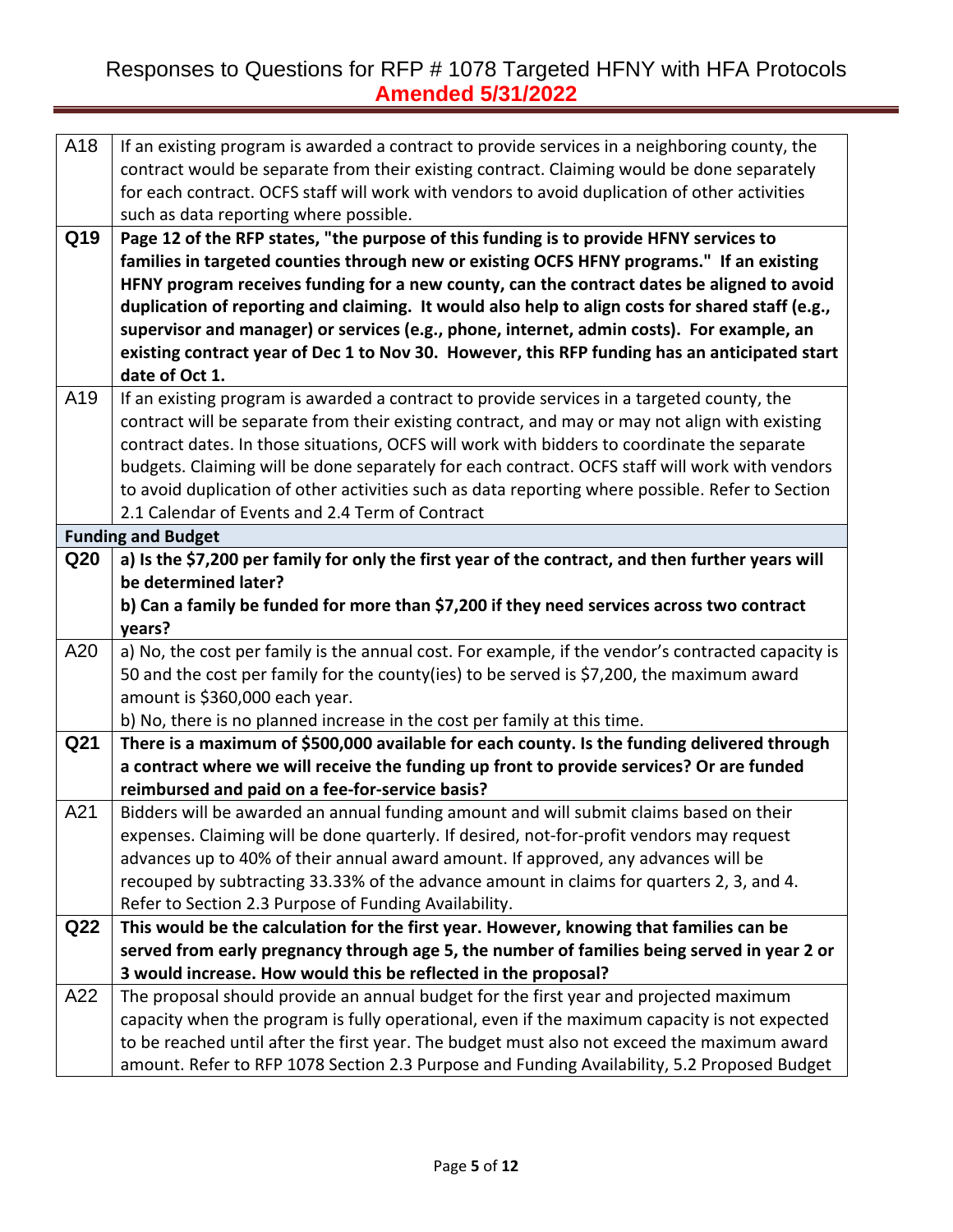| Q <sub>23</sub> | As I understand it, there is a HFNY web-based case record keeping system. Is that the case,       |
|-----------------|---------------------------------------------------------------------------------------------------|
|                 | and are there any fees for this that should be budgeted? If so, what are they?                    |
| A23             | There are no fees to utilize the HFNY web-based Management Information System (MIS). The          |
|                 | costs to maintain, enhance, and provide assistance to utilize this system are paid by OCFS.       |
| Q24             | RFP Section 2.3 states that requests for advance payments on state funded contracts will be       |
|                 | allowed up to 40 percent of the annual contract value. How will OCFS determine whether to         |
|                 | allow an advance payment and the percentage of the annual contract value to be advanced?          |
| A24             | When requesting an advance, vendors submit the request through the Contract Management            |
|                 | System (CMS). OCFS makes a determination based on whether or not the request is 40% or            |
|                 | less of the annual contract value.                                                                |
| Q <sub>25</sub> | RFP Section 4.1 describes accounting for \$7,200 for each family served in the first year of the  |
|                 | contract. What basis will be used for estimating costs and budgets per family during the          |
|                 | development of the five-year program budget? Can the same family be funded for more               |
|                 | than \$7,200 if they need services across more than one contract year?                            |
| A25             | The cost per family is the annual cost for each of the five-year program budget. For example, if  |
|                 | the vendor's contracted capacity is 50 and the cost per family for the county(ies) to be served   |
|                 | is \$7,200, the maximum award amount is \$360,000 each year. There is no planned increase in      |
|                 | the cost per family at this time.                                                                 |
| Q <sub>26</sub> | Can unused dollars from year to year, be rolled over to the next year and ultimately year 5       |
| A26             | No. Unused dollars from one annual period cannot be rolled over to any subsequent years.          |
|                 | However, requests <b>may</b> be considered in extenuating circumstances on a case-by-case basis,  |
|                 | contingent on budget approval and subject to the continued availability of funding.               |
| Q27             | Are we provided with an eligibility tool for insurance eligibility?                               |
| A27             | No. Note that funds under this RFP cannot be used to pay for services to a family that are also   |
|                 | being paid for by an insurer or other funder. Insurance payment cannot be used for local          |
|                 | match. Refer to Section 5.2 Proposed Budget.                                                      |
|                 | <b>Bidder's Webinar</b>                                                                           |
| Q <sub>28</sub> | Will the Bidder's Webinar PowerPoint slides be made available for download?                       |
| A28             | Yes, the slides were posted on our OCFS public website Funding Opportunities page                 |
|                 | https://ocfs.ny.gov/main/contracts/funding/ and can be downloaded by clicking this link:          |
|                 | <b>Bidder's Webinar Slides.</b>                                                                   |
|                 | <b>Title IV-E and Child Welfare</b>                                                               |
| Q <sub>29</sub> | To be eligible, do families or children need to be eligible for Title IV-E funding? Same          |
|                 | question for Child Welfare families?                                                              |
| A29             | This question is not entirely clear. If the question is asking if families or children need to be |
|                 | eligible for Title IV-E funding and/or be referred by Child Welfare in order to receive services  |
|                 | through this RFP, the answer is no. Programs funded under this RFP can serve any family that      |
|                 | meets HFNY eligibility which is included in the HFNY Site-Specific Policy and Procedures          |
|                 | Manual (password: "HFNYpolicy2021"). Refer to Section 4.1 Desired Outcomes and Program            |
|                 | Requirements for additional information.                                                          |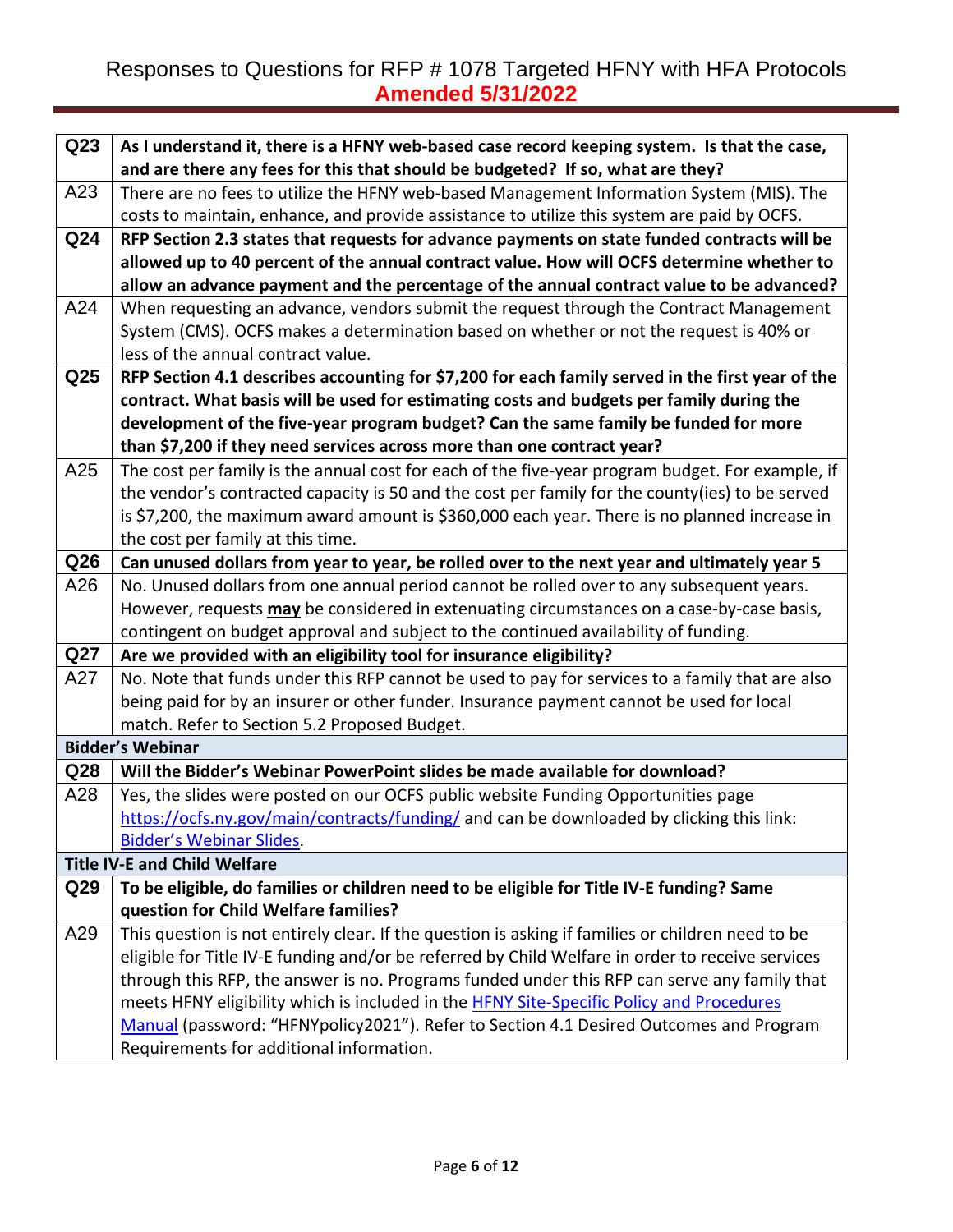| Q30             | Numerous times throughout the RFP it was mentioned that Page 14 #4 under minimum                    |
|-----------------|-----------------------------------------------------------------------------------------------------|
|                 | qualifications "4. Awardees under this contract must agree to enter into a contract with the        |
|                 | county(ies) they serve, if necessary and at OCFS direction, to obtain payment for Title IV-E        |
|                 | eligible families if counties seek Title IV-E reimbursement." Could you explain what that           |
|                 | term "if necessary" means?                                                                          |
| A30             | Pending federal approval, OCFS will obtain federal reimbursement for state funds utilized           |
|                 | through this RFP to provide HFNY services to Title IV-E eligible families. OCFS anticipates         |
|                 | approval for this, but if this plan were disapproved, OCFS might deem it necessary for the          |
|                 | counties to contract with HFNY programs to seek the federal reimbursement.                          |
|                 | This RFP has been amended on 5/31/2022 to remove this requirement. Please refer to the              |
|                 | amended RFP for additional information. The amended RFP can be downloaded from                      |
|                 | the OCFS website at https://ocfs.ny.gov/main/contracts/funding/, the NYS Contract                   |
|                 | Reporter at https://www.nyscr.ny.gov/agency/adsView.cfm?numID=2081627 or the NYS                    |
|                 | Grants Gateway at https://grantsgateway.ny.gov.                                                     |
| Q31             | I have a question about Attachment 7 (LDSS Commitment Form). Can you please clarify the             |
|                 | following statement in the attachment?                                                              |
|                 | By signing this form, I affirm that it is the intention of the department of social services to:    |
|                 | Seek federal reimbursement for HFNY services provided by the entity listed above (if                |
|                 | awarded) under Title IV-E of the Social Security Act if deemed necessary by the New York            |
|                 | State Office of Children and Family Services when reimbursement becomes available for               |
|                 | families eligible for IV-E funding. In addition, if necessary, this LDSS will enter into a contract |
|                 |                                                                                                     |
|                 | with the contractor selected to serve this county to make direct payment to this entity (if         |
|                 | awarded) for services provided to Title IV-E eligible families.                                     |
| A31             | Pending federal approval, OCFS will obtain federal reimbursement for state funds utilized           |
|                 | through this RFP to provide HFNY services to Title IV-E eligible families. OCFS anticipates         |
|                 | approval for this based on discussions to date with our federal liaisons, and that other states     |
|                 | are making the same proposal. If it is disapproved, OCFS would deem it necessary for the            |
|                 | counties to contract with HFNY programs and seek the federal reimbursement.                         |
|                 | The Attachment 7 has been amended on 5/31/2022 to remove this requirement. Please                   |
|                 | refer to the amended RFP for additional information. The amended Attachment 7 can be                |
|                 | downloaded from the OCFS website at https://ocfs.ny.gov/main/contracts/funding/, the                |
|                 | NYS Contract Reporter at https://www.nyscr.ny.gov/agency/adsView.cfm?numID=2081627                  |
|                 | or the NYS Grants Gateway at https://grantsgateway.ny.gov.                                          |
| Q <sub>32</sub> | Page 7 section 2.1 second paragraph: 1. Does the expanded criteria mean that all referrals          |
|                 | must come from Child Welfare? Or can referrals be a combination of community based                  |
|                 | (WIC, OB's, pediatricians, etc.) and Child Welfare? 2. Will OCFS require a certain percentage       |
|                 | of referrals to be from Child Welfare?                                                              |
| A32             | 1) No, the expanded criteria does not mean all referrals must come from child welfare. The          |
|                 | referrals can be a combination of community-based organizations such as Women, Infant and           |
|                 | Children (WIC) sites, obstetricians, pediatricians, etc. and child welfare. 2) No, OCFS does not    |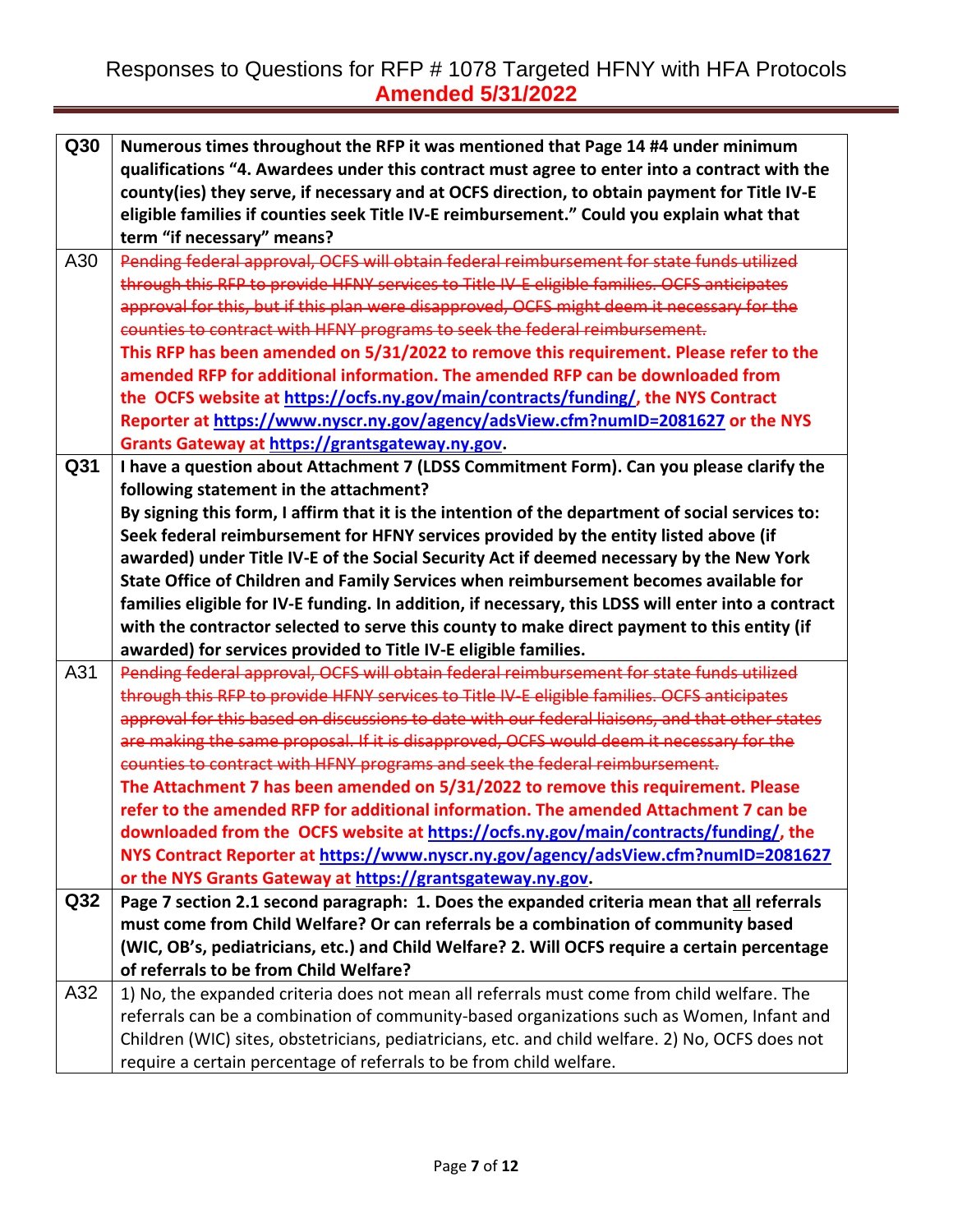| <b>Awards</b>   |                                                                                                                                                                                     |
|-----------------|-------------------------------------------------------------------------------------------------------------------------------------------------------------------------------------|
| Q33             | How many awards will be provided? Will all the targeted counties receive an award if                                                                                                |
|                 | proposals meet the passing score of 65?                                                                                                                                             |
| A33             | The number of awards made is contingent on the number of proposals received, how many                                                                                               |
|                 | counties are proposed to be served, and the amount of funding requested by applicants in                                                                                            |
|                 | their proposals. Awards will be made until available funding is exhausted. Refer to RFP 1078                                                                                        |
|                 | Section 2.0 Executive Overview and Section 6.2 Evaluation Process for additional information.                                                                                       |
|                 | <b>Applications, Submissions and Forms</b>                                                                                                                                          |
| Q34             | If a Local Health Department is applying and is utilizing their own space, equipment,                                                                                               |
|                 | supplies would we just put MWBE is not applicable because we aren't using any                                                                                                       |
|                 | vendors/contractors?                                                                                                                                                                |
| A34             | All MWBE-related forms should be completed to the best of the applicant's abilities. If there                                                                                       |
|                 | are no line items in the budget proposed by the applicant where MWBE utilization may occur,                                                                                         |
|                 | that should be indicated in the MWBE utilization plan provided on your proposal. Refer to RFP                                                                                       |
|                 | Section 7.10 for additional information.                                                                                                                                            |
| Q35             | We are ready to submit our reporting forms and wanted to confirm if we have to send                                                                                                 |
|                 | document with original signatures or if electronic signature is sufficient? May we also fax in                                                                                      |
|                 | the forms to the Comptroller's office, or must they be mailed?                                                                                                                      |
| A35             | It is unclear what forms you are referring to. For the purposes of this RFP, applications are                                                                                       |
|                 | being submitted in the NYS Grants Gateway electronically.                                                                                                                           |
| Q36             | Mentioned on the 5/4 call was that a commitment letter from Local DSS should be obtained;                                                                                           |
|                 | please elaborate - does that mean a collaborative letter of support?                                                                                                                |
| A36             | Commitment Form: Local Department of Social Services is Attachment 7. Note that submitting                                                                                          |
|                 | it is a minimum qualification. Refer to the Attachment 7 and RFP Section 3.1 Minimum<br>Qualifications. No additional letter of support is required from Local Department of Social |
|                 | Services (LDSS). Applicants have the option of submitting Attachment 6 Affirmation of Support                                                                                       |
|                 | from community partners. Some applicants may view their LDSS as a community partner.                                                                                                |
| Q <sub>37</sub> | What level of involvement are you excepting [expecting] from our LDSS?                                                                                                              |
| A37             | Applicants are required to submit an Attachment 7 Commitment Form: Local Department of                                                                                              |
|                 | Social Services as required in RFP 1078 Section 3.1 Minimum Qualifications. The Commitment                                                                                          |
|                 | Form identifies the minimum expectations of involvement. Applicants are encouraged, but not                                                                                         |
|                 | required, to explore additional aspects of collaboration with their LDSS.                                                                                                           |
|                 | <b>Training and Meetings</b>                                                                                                                                                        |
| Q38             | I know that extensive staff training is required in the HFNY program. Is there any fee for the                                                                                      |
|                 | training sessions? Should we budget for travel costs to attend in-person training, or is the                                                                                        |
|                 | training virtual?                                                                                                                                                                   |
| A38             | Some of the training needed for the provision of HFNY services is paid for directly by OCFS.                                                                                        |
|                 | OCFS has contracted with Prevent Child Abuse New York (PCANY) to conduct required core                                                                                              |
|                 | training, training specific to the roles of FSS, FRS, Supervisors and Program Managers, and                                                                                         |
|                 | advanced training on selected topics for all HFNY staff. At this time those trainings are virtual                                                                                   |
|                 | but that may change based on public health guidelines. Costs of other trainings (e.g., home                                                                                         |
|                 | visitor curricula training, HFA Implementation training for Program Manager, topics chosen by                                                                                       |
|                 | the program) and travel for any trainings is the responsibility of HFNY programs and should be                                                                                      |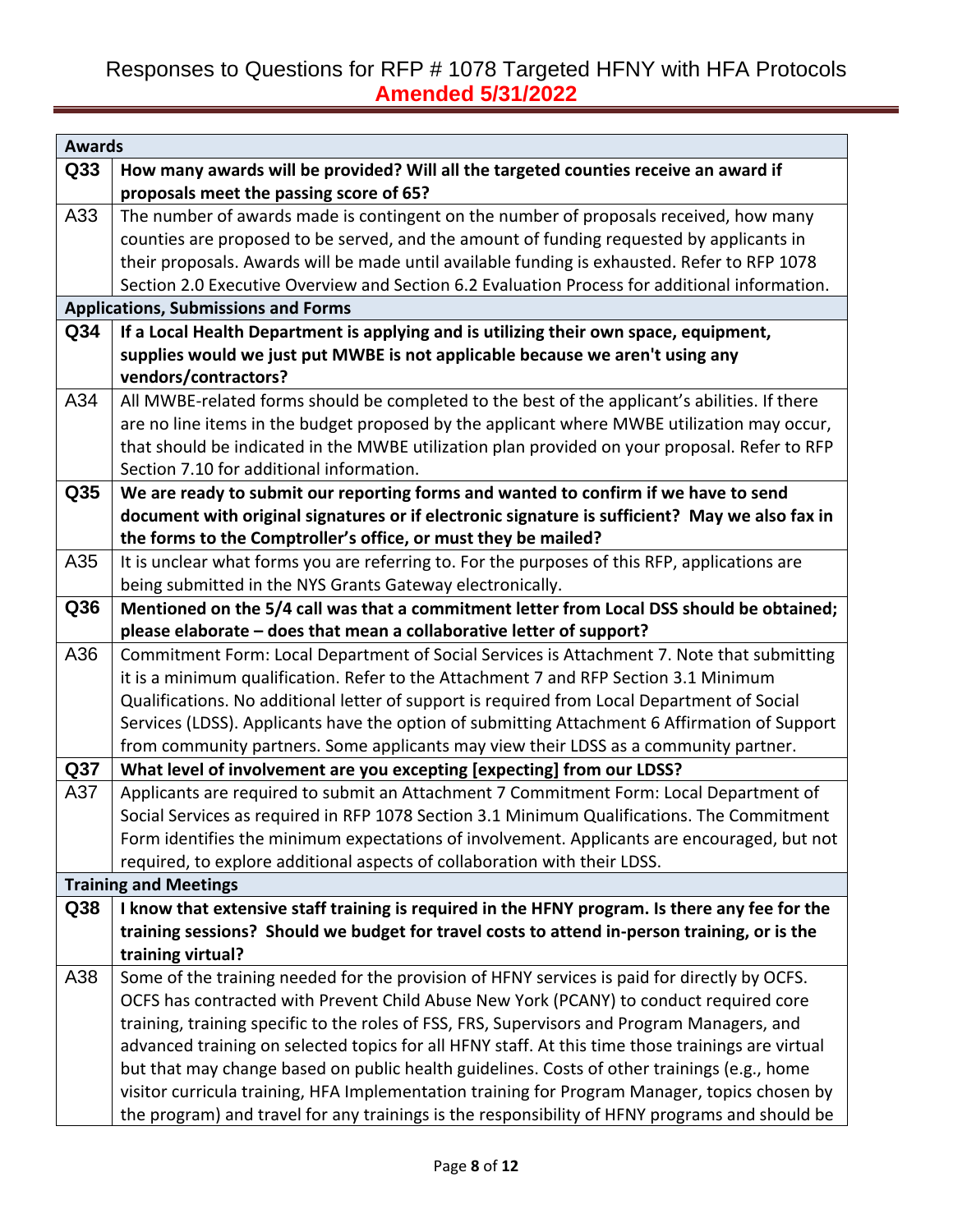|     | reflected in the budgets and proposals submitted for this RFP based on current plans. HFNY            |
|-----|-------------------------------------------------------------------------------------------------------|
|     | programs will have the ability to modify their budgets even after awards are made if                  |
|     | conditions change. Refer to RFP 1078 Sections 4.0 Program Requirements, 5.2 Proposed                  |
|     | Budget, and the <b>HFNY Site-Specific Policy and Procedures Manual</b> (password:                     |
|     | "HFNYpolicy2021").                                                                                    |
| Q39 | Is in-person training in Albany?                                                                      |
| A39 | Training may be in Rensselaer, at regional locations, and/or held virtually. OCFS currently           |
|     | provides many of the required trainings virtually, but that may change based on needs and             |
|     | public health guidelines. Travel for any trainings is the responsibility of the HFNY program and      |
|     | should be reflected in the budget and proposal submitted under this RFP. Refer to Q38.                |
| Q40 | Page 20 of section 4.0 5 <sup>th</sup> bullet from the top "Participation in bi-monthly HFNY regional |
|     | Meetings and bi-annual Statewide Leadership Meetings" 1) Who needs to attend these                    |
|     | meetings? Executive Directors, Program Managers, Supervisors? 2) Where are regional                   |
|     | meetings held -via Zoom or in person? 3) Where are Statewide Meetings held? 4) How long               |
|     | are meetings, hours, days requiring overnight accommodations?                                         |
| A40 | Program Managers attend the regional and statewide leadership meetings. When a Program                |
|     | Manager is not able to attend, a representative from the program should attend in their               |
|     | absence (program supervisor, supervisor to the Program Manager). Currently statewide and              |
|     | regional meetings are held virtually, but applicants should plan for the possibility of in-person     |
|     | meetings in the future. For the purposes of this application, and the one-year budget that is         |
|     | required, applicants may assume meetings for the first six months will be held virtually.             |
|     | Regional meetings will rotate based on available meeting space at HFNY programs within the            |
|     | HFNY regions. Statewide meetings are held at OCFS in Rensselaer. When in person, regional             |
|     | meetings do not require overnight stays. When in person, statewide meetings may require               |
|     | one overnight stay depending on the location of the site to OCFS.                                     |
| Q41 | HFNY Site-Specific-Policy and Procedures Manual April 2021 Training Plan/Policy page 56 -             |
|     | How often (monthly, bi-monthly, quarterly?) and where (in person or virtual) do the HFA               |
|     | <b>Core Training take place?</b>                                                                      |
| A41 | Core trainings are held at a frequency based on the need of the HFNY system. There are                |
|     | typically Core trainings offered at least monthly. Core trainings are currently virtual, but          |
|     | applicants should plan for the possibility of in-person trainings in the future.                      |
| Q42 | How will the contracts connected to this funding opportunity pay for staff training in the            |
|     | <b>HFNY model?</b>                                                                                    |
| A42 | Some training needed for the provision of HFNY services is paid for directly by OCFS. OCFS has        |
|     | contracted with Prevent Child Abuse New York (PCANY) to conduct required core training,               |
|     | training specific to the roles of FSS, FRS, Supervisors and Program Managers, and advanced            |
|     | training on selected topics for all HFNY staff. At this time those trainings are virtual but that     |
|     | may change based on public health guidelines. Costs of other trainings (e.g., home visitor            |
|     | curricula training, HFA Implementation training for Program Manager, topics chosen by the             |
|     | program) and travel for any trainings is the responsibility of HFNY programs and should be            |
|     | reflected in proposals submitted under this RFP. Refer to Sections 4.0 Program Requirements,          |
|     | 5.2 Proposed Budget and the HFNY Site-Specific Policy and Procedures Manual (password:                |
|     | "HFNYpolicy2021").                                                                                    |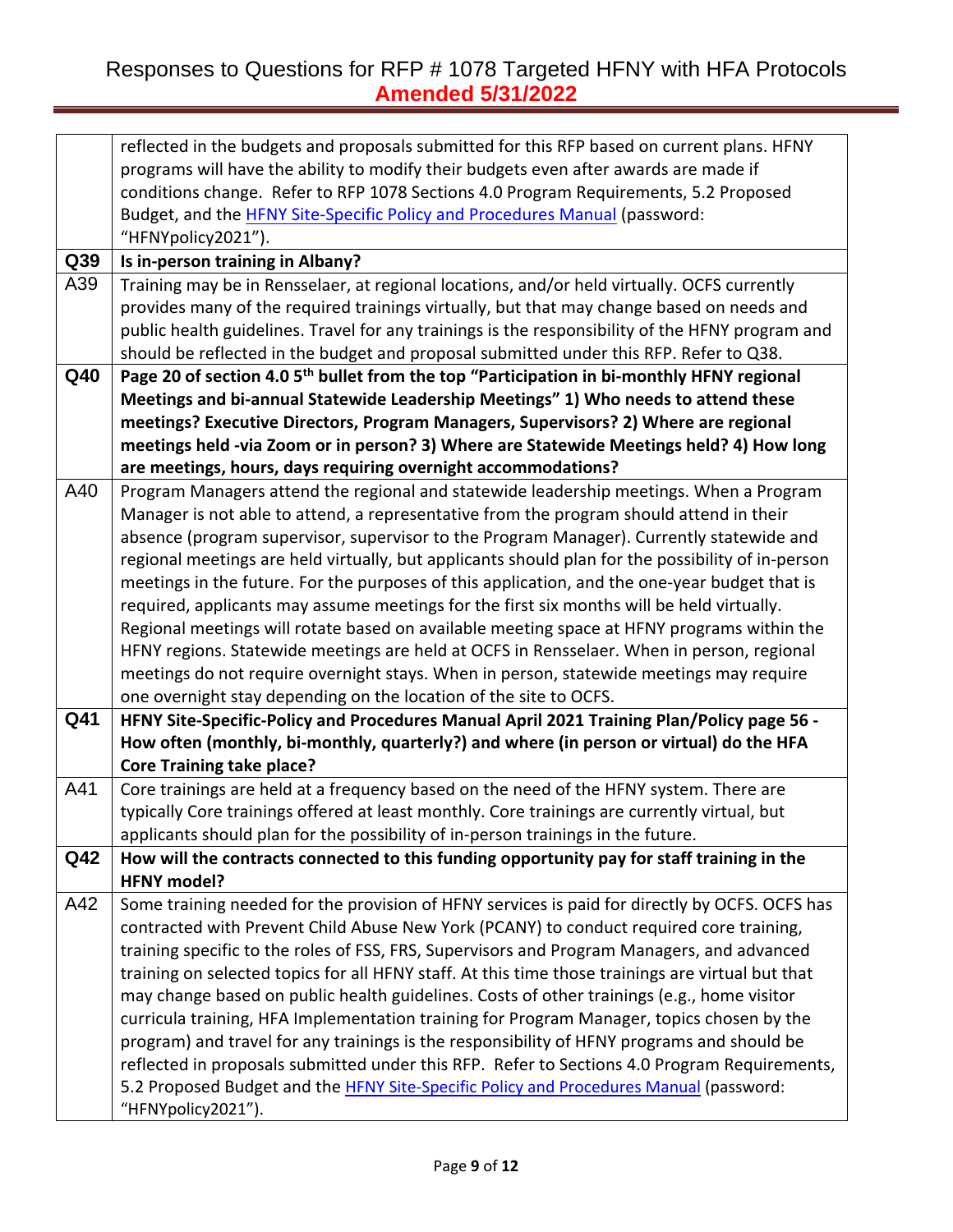|            | <b>Program Information and Requirements</b>                                                               |
|------------|-----------------------------------------------------------------------------------------------------------|
| Q43        | Is the agency providing services in each county expected to have on-call hours to serve                   |
|            | families?                                                                                                 |
| A43        | No, there is not a requirement that the agency providing services in each county have on-call             |
|            | hours to serve families. Note that one program requirement is the ability to provide home                 |
|            | visits outside of traditional hours for families that are engaged in work or school. Refer to             |
|            | Section 4.0 Program Requirements.                                                                         |
| Q44        | What is the anticipated time frame a family would remain as a part of the program?                        |
| A44        | Families can remain in the program until the child is 5 or enters Head Start or kindergarten,             |
|            | whichever comes first. Refer to Section 2.1 Introduction/Description of Program Objectives                |
|            | and Background.                                                                                           |
| Q45        | Attachment 4 Quarterly Performance Targets - When does a quarter begin? Does OCFS or                      |
|            | HFNY have a grace period for starting a new program? For example, once contracts are                      |
|            | signed programs will need to hire Program Managers, Supervisors and Home Visitors, they                   |
|            | must all be trained prior to conducting any outreach or visits. Does the quarter start when               |
|            | the first family is enrolled? Does HFA or HFNY have an estimated time it takes to start a new             |
|            | program?                                                                                                  |
| A45        | Based on a start date of 10/1/2022, annual quarters are as follows: First Quarter, 10/1-12/31;            |
|            | Second Quarter, 1/1 - 3/31; Third Quarter, 4/1-6/30; Fourth Quarter, 7/1-9/30. Programs are               |
|            | not expected to meet all quarterly performance targets immediately. OCFS does expect steady               |
|            | progress towards target attainment. Initially, progress is measured by filling positions, training        |
|            | all staff, outreach to referral sources, outreach to communities to lay the groundwork for                |
|            | enrollment, and other activities that create the foundation for attainment of performance                 |
|            | targets and performance indicators.                                                                       |
| Q46        | Based on prior experience in New York State, what does OCFS expect the average length of                  |
|            | services for each family through HFNY to be?                                                              |
| A46        | It's expected that applicants would make HFNY services available to families from the time of             |
|            | enrollment until the child's 5 <sup>th</sup> birthday, or until the child enters a Head Start Program, or |
|            | kindergarten -whichever may come first. Some families can graduate from the program based                 |
|            | on achievement of level changes. The enrollment window is from pregnancy to when the child                |
|            | is 2 years old when the referral is from Child Welfare, or until the child is 3 months old when           |
|            | it's from all other referral sources. Bidders should strive to serve families for the full period of      |
|            | eligibility.                                                                                              |
| <b>Q47</b> | The RFP notes services from prenatal to 3 months, then services continue as indicated until               |
|            | a child's 2 birthday – also referenced on the 5/4 call was serving children from 0-5 years old.           |
|            | Please clarify the expectations of the ages and families to be served?                                    |
| A47        | Refer to A44.                                                                                             |
| Q48        | Is there a recommended time frame to keep cases open?                                                     |
| A48        | It's not clear if the question is about HFNY service provision or Child Welfare cases. This RFP is        |
|            | solely for HFNY services, not for Child Welfare services and thus does not address time frames            |
|            | for Child Welfare cases. Refer to A44 and A47.                                                            |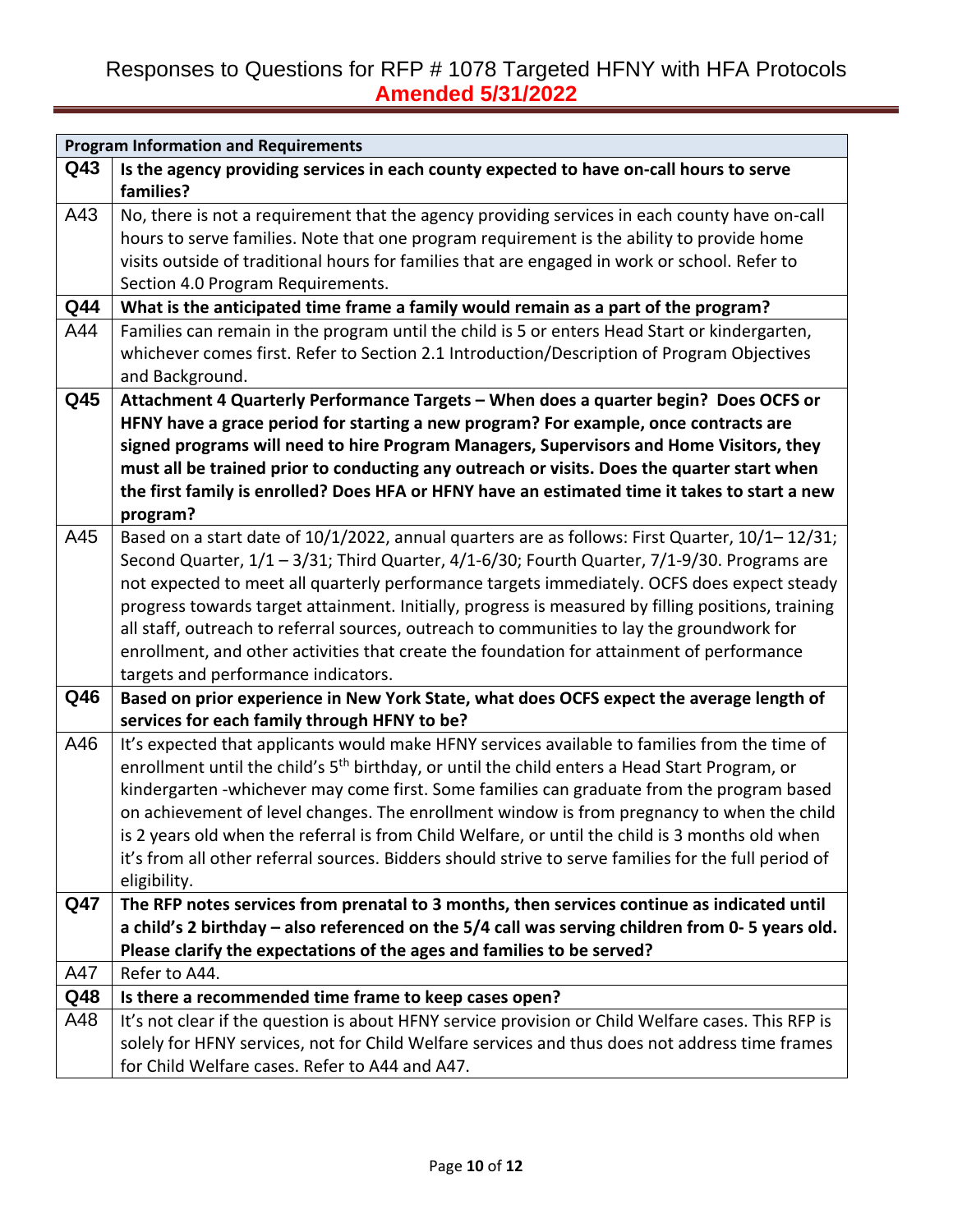| Q49             | Can families receive services from LDSS Preventive Services or FAR services and the HFNY                                           |
|-----------------|------------------------------------------------------------------------------------------------------------------------------------|
|                 | grant?                                                                                                                             |
| A49             | Yes. Families receiving LDSS Preventive Services and/or Family Assessment Response (FAR) are<br>eligible to receive HFNY services. |
| Q50             | Will there be a formal data base provided by OCFS to enter case notes and data?                                                    |
| A50             | Yes, there is a web-based HFNY Management Information System (MIS). It is provided by                                              |
|                 | OCFS. Note that programs are required to utilize MIS and meet associated timeframes. Refer                                         |
|                 | to Sections 4.0 Program Requirements, 5.1 Proposal Content/Work Plan C Objectives, Tasks                                           |
|                 | and Performance Measures.                                                                                                          |
| Q <sub>51</sub> | Is this program also for low-income families that are not eligible to receive Medicare?                                            |
| A51             | Neither Medicare nor Medicaid eligibility affects eligibility for HFNY services. HFNY Eligibility                                  |
|                 | requirements are included in the HFNY Site-Specific Policy and Procedures Manual (password:                                        |
|                 | "HFNYpolicy2021").                                                                                                                 |
| Q <sub>52</sub> | Can we accept undocumented clients?                                                                                                |
| A52             | Yes.                                                                                                                               |
| Q53             | Is OCFS providing a client database/ do we need to enter client information into a certain                                         |
|                 | database?                                                                                                                          |
| A53             | Yes, there is a web based HFNY Management Information System (MIS). It is provided by                                              |
|                 | OCFS. Note that programs are required to utilize MIS and meet associated timeframes. Refer                                         |
|                 | to Sections 4.0 Program Requirements, 5.1 Proposal Content/Work Plan C Objectives, Tasks                                           |
|                 | and Performance Measures.                                                                                                          |
| Q54             | If you serve 65 families per year x\$7,600= \$494,000.00 per year- Can these same families, be                                     |
|                 | claimed for billable services from pregnancy until age 3 if needed for preventive service                                          |
|                 | interventions?                                                                                                                     |
| A54             | There's no prohibition on a family receiving HFNY services paid for through this RFP, and also                                     |
|                 | receiving other services paid by other programs or sources. Awardees of this RFP cannot claim                                      |
|                 | costs to provide HFNY services to a family and also claim for those same services under a                                          |
|                 | different contract, through insurance, or other arrangement.                                                                       |
| Q55             | Are there income eligibility requirements for families that are served for the home visiting                                       |
|                 | portion of the program? If so, does this also apply to the families served through the<br><b>Child Welfare Protocol?</b>           |
| A55             | No. There are no income eligibility requirements for families served by HFNY programs.                                             |
| <b>Q56</b>      | Do the children served by the program need to be Medicaid eligible for the home visiting                                           |
|                 | portion? Can it only be the child with Medicaid, or does it need to be the family eligible?                                        |
| A56             | No. Neither Medicare nor Medicaid eligibility impacts eligibility for HFNY services. HFNY                                          |
|                 | Eligibility requirements are included in the HFNY Site-Specific Policy and Procedures Manual                                       |
|                 | (password: "HFNYpolicy2021").                                                                                                      |
| Q57             | HFA requires the start of the accreditation process after one year and to be completed by                                          |
|                 | the end of year two, will each contract be accredited individually, or will the contracts be                                       |
|                 | absorbed in to HFNY accreditation?                                                                                                 |
| A57             | Once the contract has been approved, the program will complete an application to be                                                |
|                 | affiliated with Healthy Families America and Healthy Families New York as part of the HFNY                                         |